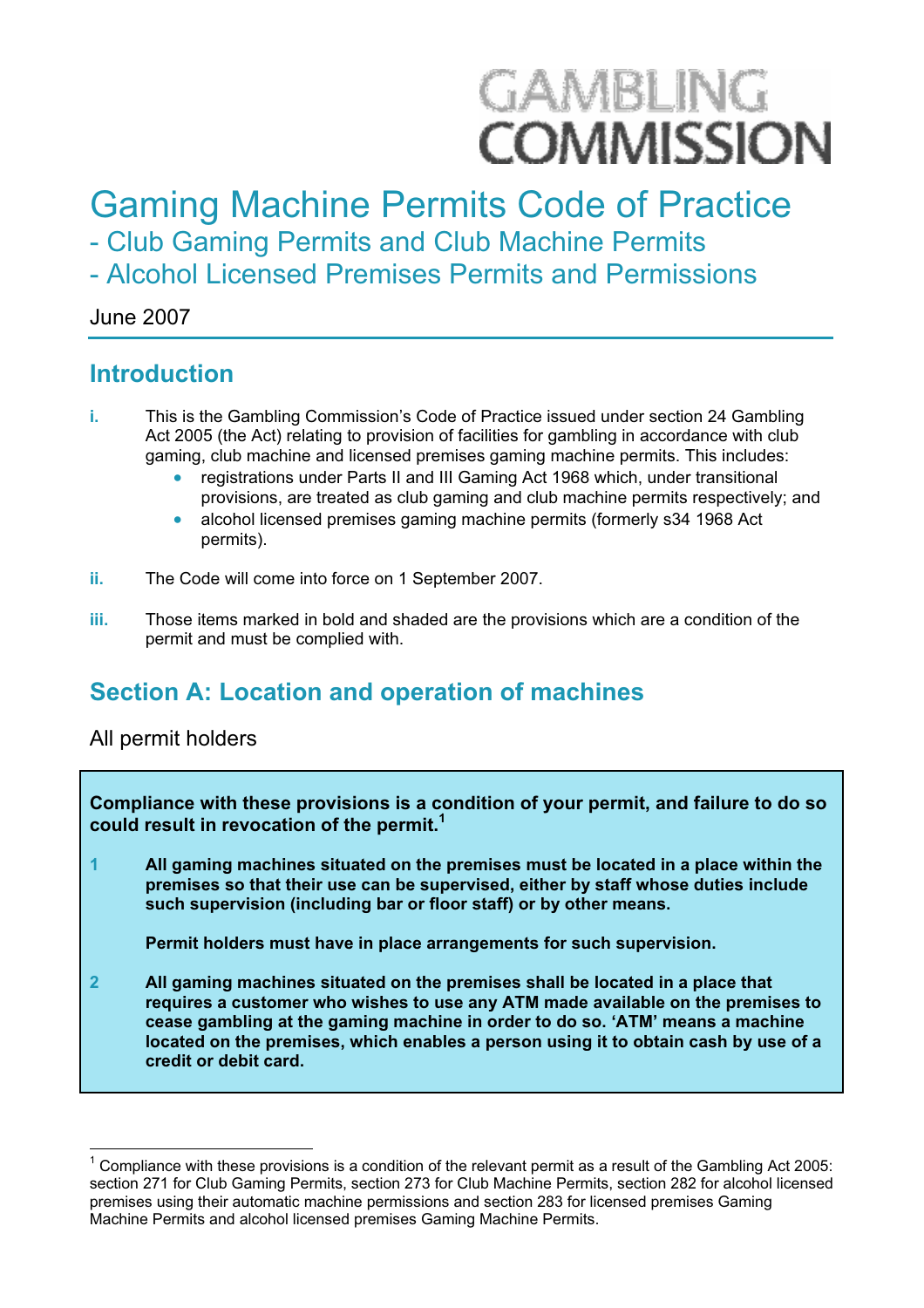# **Section B: Access to gambling by children and young persons**

#### All permit holders

#### **This section sets out the best practice which the Gambling Commission considers should be implemented by permit-holders, compliance with this provision is not a condition of your permit.**

- **3** Permit holders should put into effect procedures intended to prevent underage gambling. This should include procedures for:
	- checking the age of apparently underage customers; and
	- x refusing access to anyone who appears to be underage, and who tries to use category B or C gaming machines and cannot produce an acceptable form of identification.
- **4** Permit holders should take all reasonable steps to ensure that all relevant employees understand their responsibilities for preventing underage gambling.
- **5** Permit holders should only accept identification which:
	- $\bullet$  contains a photograph from which the individual can be identified:
	- $\bullet$  is valid; and
	- is legible and has no visible signs of tampering or reproduction.

(The Commission considers acceptable forms of identification to include any identification carrying the PASS logo (eg Citizencard, Validate and the Government's own Connexions card); driving licence (including a provisional licence) with photocard; and passport).

**6** Procedures should be in place for dealing with cases where a child or young person repeatedly attempts to gamble on category B or C machines, including oral warnings, reporting the offence to the Gambling Commission and the police, and making available information on problem gambling.

## **Section C: Self exclusion**

#### **This section sets out the best practice which the Gambling Commission considers should be implemented by permit-holders, compliance with this provision is not a condition of your permit.**

Club gaming permit and club machine permit holders only

- **7** Permit holders should put in place procedures for self-exclusion and take all reasonable steps to refuse service or to otherwise prevent an individual who has entered a selfexclusion agreement from participating in gambling.
- **8** Permit holders should implement procedures designed to ensure that an individual who has self-excluded cannot gain access to gambling; this includes:
	- a register of those excluded with appropriate records (name, address, other details, and any membership or account details that may be held by the operator);
	- photo identification (where available and in particular where enforcement of the system may depend on photographic ID), and a signature;
	- x staff training to ensure that relevant staff are able to enforce the systems; and
	- the removal of those self-excluded persons found in the gambling area or attempting to gamble from the premises.